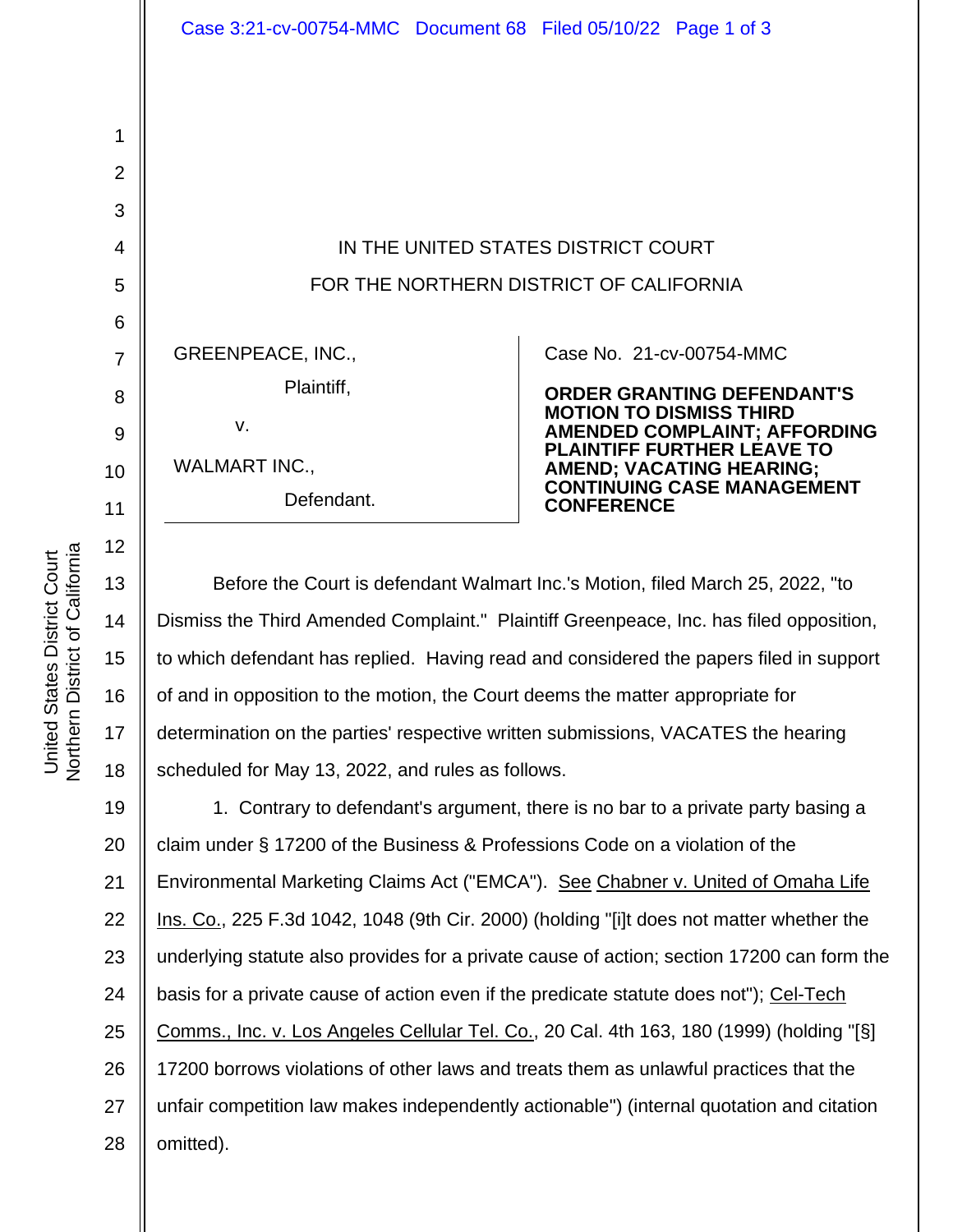1

2. Contrary to plaintiff's argument, plaintiff has failed to sufficiently allege, for purposes of Article III standing, an "informational injury" based on its not receiving "information to which it is entitled under EMCA" (see PI.'s Opp. at 7:26-28); specifically, plaintiff fails to clearly allege it ever requested such information from defendant. See Cal. Bus. & Prof. Code § 17580(a) (providing "[i]nformation and documentation maintained pursuant to [the EMCA] shall be furnished to any member of the public upon request"); Spokeo, Inc. v. Robins, 578 U.S. 330, 338 (2016) (holding plaintiff, at pleading stage, must "clearly allege facts" demonstrating "injury in fact") (internal quotation, alteration, and citation omitted).

12 13 14 15 16 17 18 19 3. Contrary to plaintiff's argument, plaintiff has failed to sufficiently allege, for purposes of Article III standing, an injury based on future diversions of resources. Although plaintiff alleges that, in the past, it diverted resources to investigate and document defendant's representations (see, e.g., Third Amended Complaint ("TAC") ¶¶ 24, 26-27), plaintiff fails to clearly allege facts demonstrating it is likely, in the future, to divert resources as a result of defendant's alleged failure to provide plaintiff with information to which it is entitled under EMCA. See Spokeo, 578 U.S. at 338; City of Los Angeles v. Lyons, 461 U.S. 95, 105 (holding "standing to seek [an] injunction . . . depend[s] on whether [the plaintiff is] likely to suffer future injury from the [challenged practice]" $)$ .<sup>1</sup>

20 21 4. As plaintiff may be able to cure the above-noted deficiencies, the Court will afford plaintiff further leave to amend to add additional facts in support of standing.

## **CONCLUSION**

23 24 25 For the reasons stated above, defendant's motion to dismiss the TAC is hereby GRANTED, and the TAC is hereby DISMISSED with leave to amend to cure the abovenoted deficiencies. Plaintiff shall file its Fourth Amended Complaint no later than May 27,

27 28  $<sup>1</sup>$  In light of the above findings, the Court does address at this time defendant's</sup> alternative request for an order staying the instant case in light of an appeal, pertaining to the issue of statutory standing, pending before the California Supreme Court.

22

26